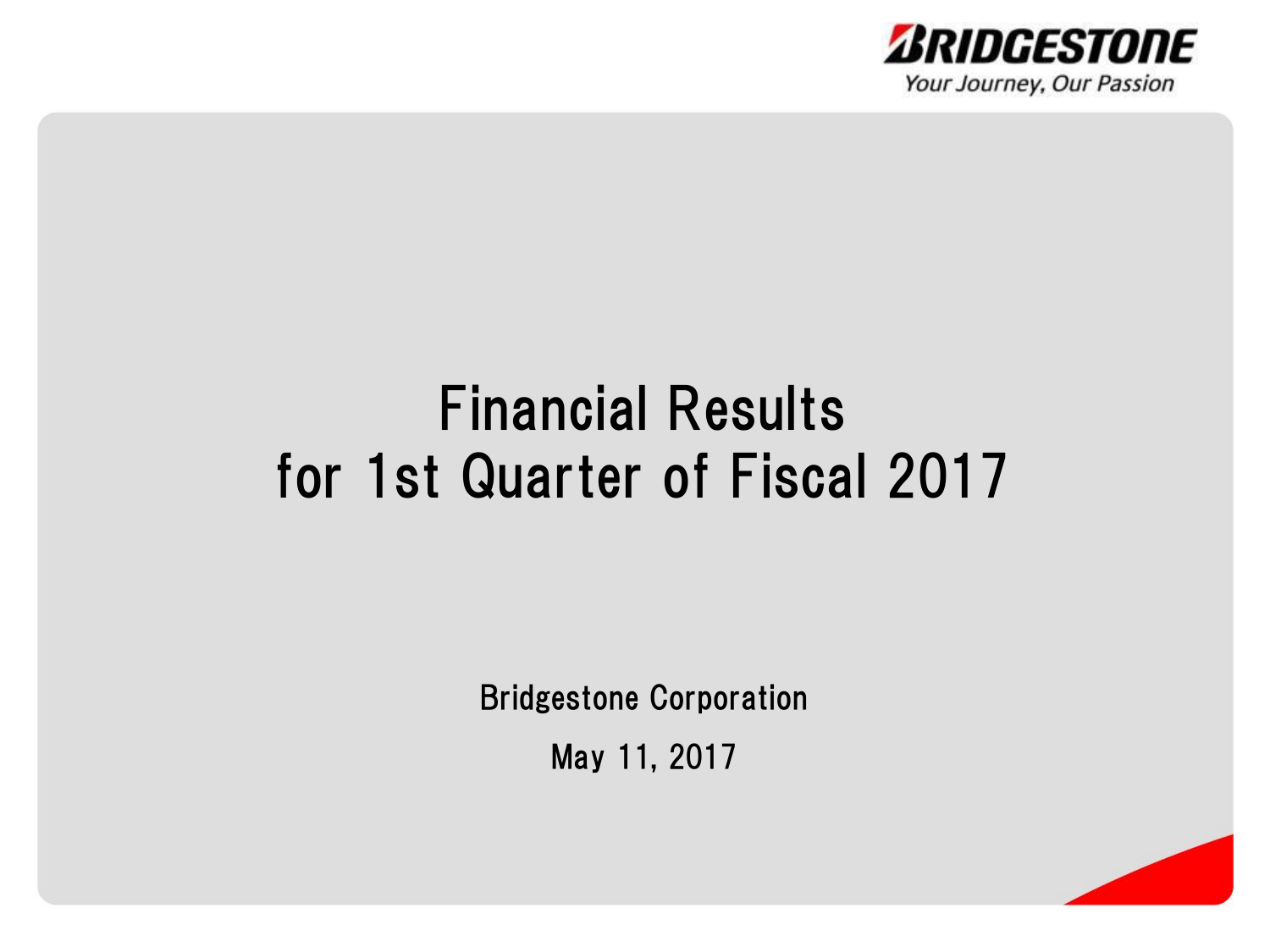- 1. Business and Financial Performance for 1st Quarter of Fiscal 2017 P. 3
- 2. Consolidated Projections for 1st Half of Fiscal 2017 P. 8

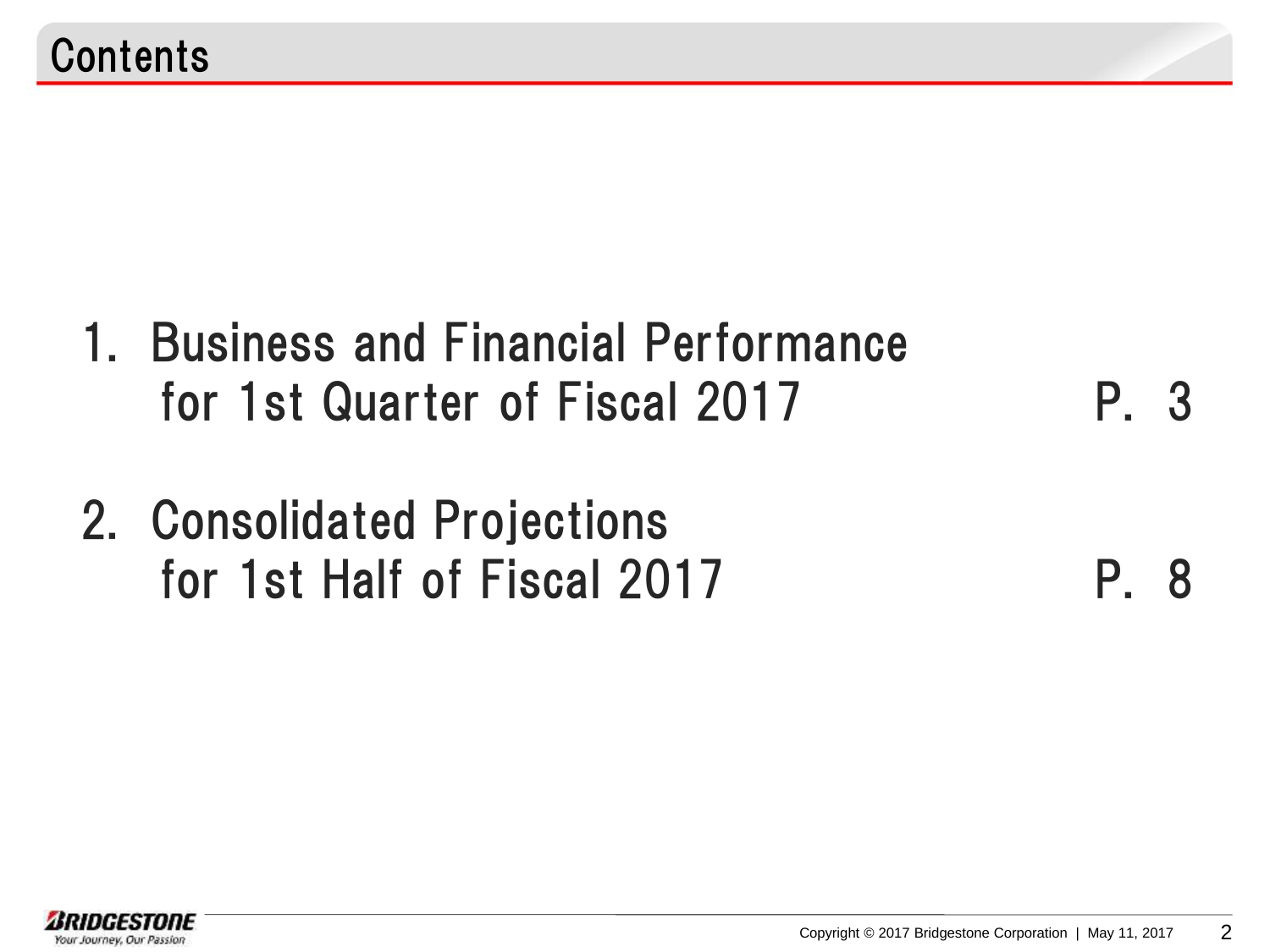

# 1.Business and Financial Performance for 1st Quarter of Fiscal 2017

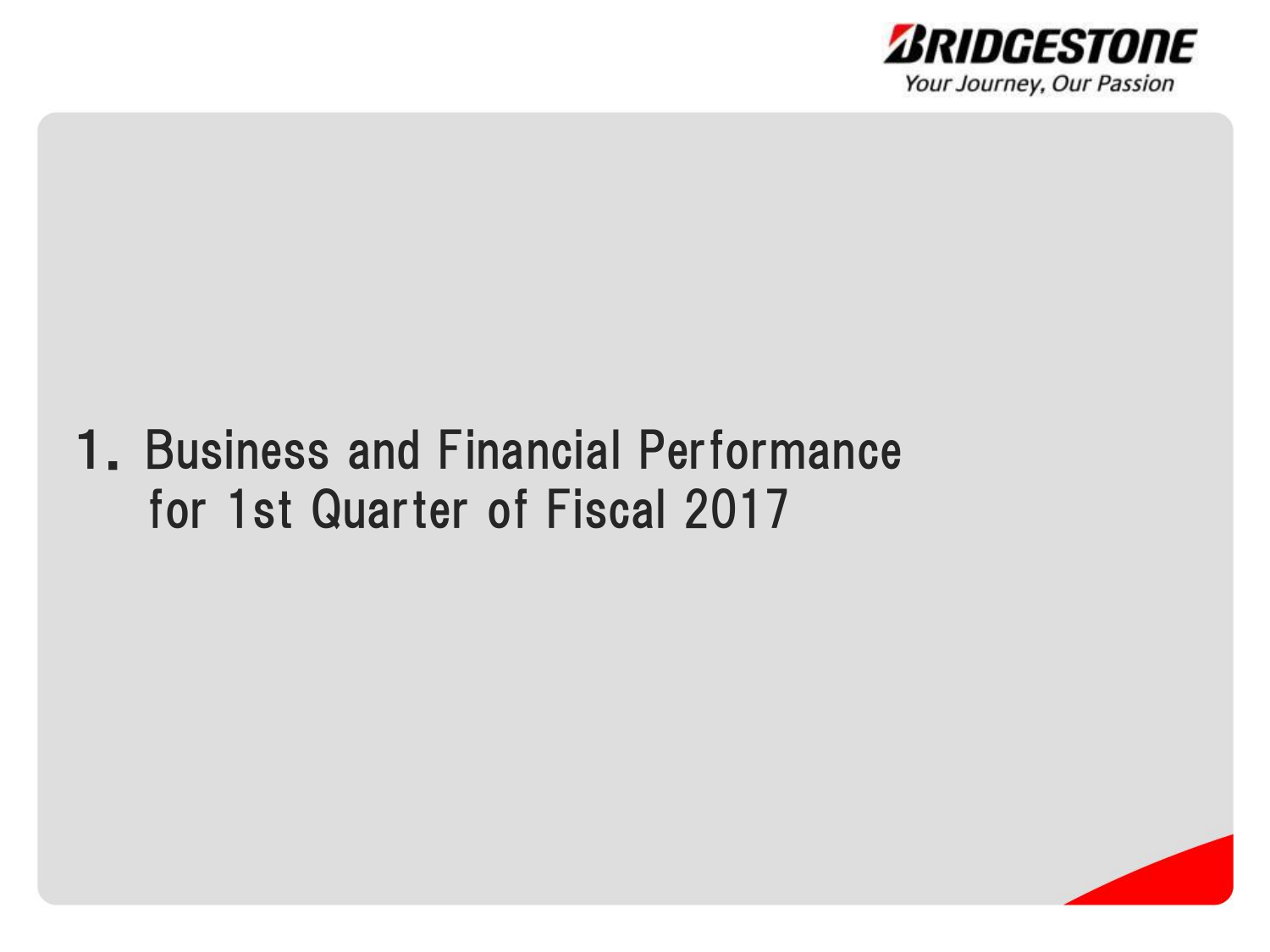# Business Environment Surrounding Bridgestone Group

#### **Estimated Tire Demand → Currency Exchange**

TireDemandfor20171stQuarter:**Original Equipment** (VS PY) \*1 (Yen)

|               | Passenger<br><b>Radial Tires</b> | <b>Truck and Bus</b><br><b>Radial Tires</b> |
|---------------|----------------------------------|---------------------------------------------|
| Japan         | 105%                             | 101%                                        |
| N. America    | 98%                              | 86%                                         |
| <b>Europe</b> | 102%                             | 110%                                        |

| ,                | 2016           |     |     |                | 2017           |
|------------------|----------------|-----|-----|----------------|----------------|
|                  | Q <sub>1</sub> | Q2  | Q3  | Q <sub>4</sub> | Q <sub>1</sub> |
| <b>US Dollar</b> | 115            | 108 | 102 | 109            | 114            |
| Euro             | 127            | 122 | 114 | 117            | 121            |

#### TireDemandfor20171stQuarter:**Replacement** (VS PY) \*1

|               | Passenger<br><b>Radial Tires</b> | <b>Truck and Bus</b><br><b>Radial Tires</b> |
|---------------|----------------------------------|---------------------------------------------|
| Japan         | 104%                             | 103%                                        |
| N. America    | 102%                             | 115%                                        |
| <b>Europe</b> | 104%                             | 115%                                        |

\*1 The numbers of demand are estimated by Bridgestone Corporation

#### **Raw Materials**

Market trend of natural rubber and crude oil (Average)

|                                                                       | 2016           |     |     | 2017           |                |
|-----------------------------------------------------------------------|----------------|-----|-----|----------------|----------------|
|                                                                       | Q <sub>1</sub> | Q2  | Q3  | Q <sub>4</sub> | Q <sub>1</sub> |
| <b>Natural Rubber</b><br>$<$ TSR20 $>$ *2<br>$(\phi/kg)$              | 115            | 137 | 131 | 166            | 208            |
| <b>Natural Rubber</b><br><rss#3>*2<br/><math>(\phi/kg)</math></rss#3> | 131            | 165 | 167 | 192            | 253            |
| Crude Oil<br>$<$ WTI $>$<br>(\$/bbl)                                  | 33             | 45  | 44  | 49             | 51             |

\*2 Source: Singapore Commodity Exchange Limited

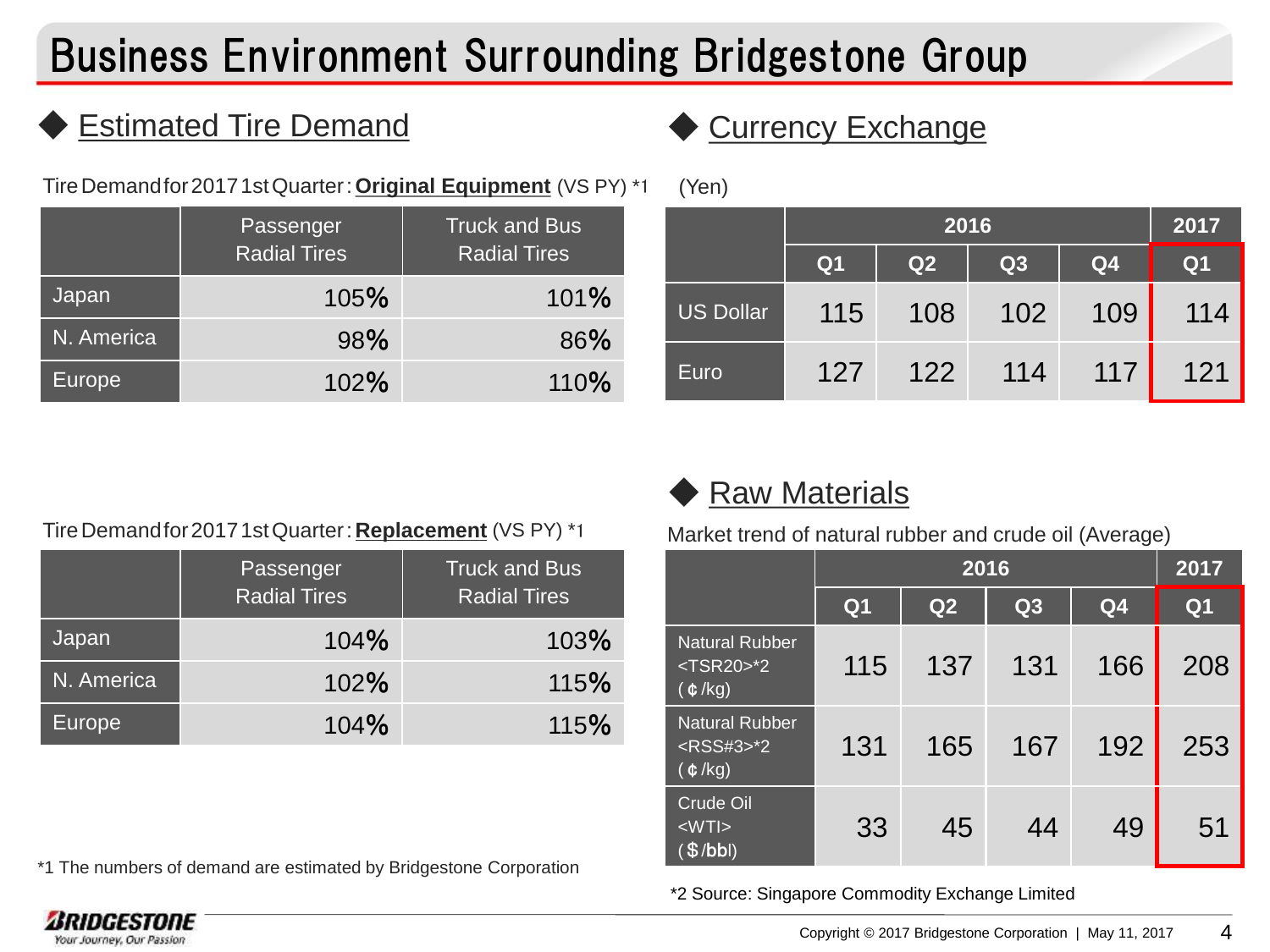|                                                          |                                       |                                              | <b>Consolidated Results for 1st Quarter of Fiscal 2017</b> |                                                                  |                        |
|----------------------------------------------------------|---------------------------------------|----------------------------------------------|------------------------------------------------------------|------------------------------------------------------------------|------------------------|
| Yen/US dollar rate:                                      | 115                                   | 114                                          | (1)                                                        | 110                                                              | 110                    |
| Yen/Euro rate:                                           | 127                                   | 121                                          | (6)                                                        | 114                                                              | 114                    |
| (Yen in billions)                                        | 2016<br>1st Quarter<br><b>Results</b> | 2017<br><b>1st Quarter</b><br><b>Results</b> | vs PY<br>(%)                                               | (Ref. Feb 17, 2017 announcement)<br>2017 1st Half<br>Projections | 2017 FY<br>Projections |
| <b>Net Sales</b>                                         | 825.7                                 | 851.8                                        | $+3$                                                       | 1,710.0                                                          | 3,630.0                |
| <b>Tires</b>                                             | 679.7                                 | 707.9                                        | $+4$                                                       | 1,420.0                                                          | 3,040.0                |
| <b>Diversified</b><br><b>Products</b>                    | 149.6                                 | 147.4                                        | (2)                                                        | 290.0                                                            | 600.0                  |
| <b>Operating Income</b>                                  | 108.4<br>(Ratio) 13.1%                | 103.0<br>(Ratio) 12.1%                       | (5)<br>(Ratio) (1.0pt)                                     | 211.0<br>(Ratio) 12.3%                                           | 452.0<br>(Ratio) 12.5% |
| <b>Tires</b>                                             | 100.4                                 | 95.6                                         | (5)                                                        | 196.0                                                            | 417.0                  |
| <b>Diversified</b><br><b>Products</b>                    | 8.0                                   | 7.6                                          | (5)                                                        | 15.0                                                             | 35.0                   |
| <b>Ordinary Income</b>                                   | 103.4                                 | 96.8                                         | (6)                                                        | 204.0                                                            | 433.0                  |
| <b>Profit Attributable to</b><br><b>Owners of Parent</b> | 56.7                                  | 59.2                                         | +4                                                         | 130.0                                                            | 280.0                  |

Note: Figures within parentheses mean minus

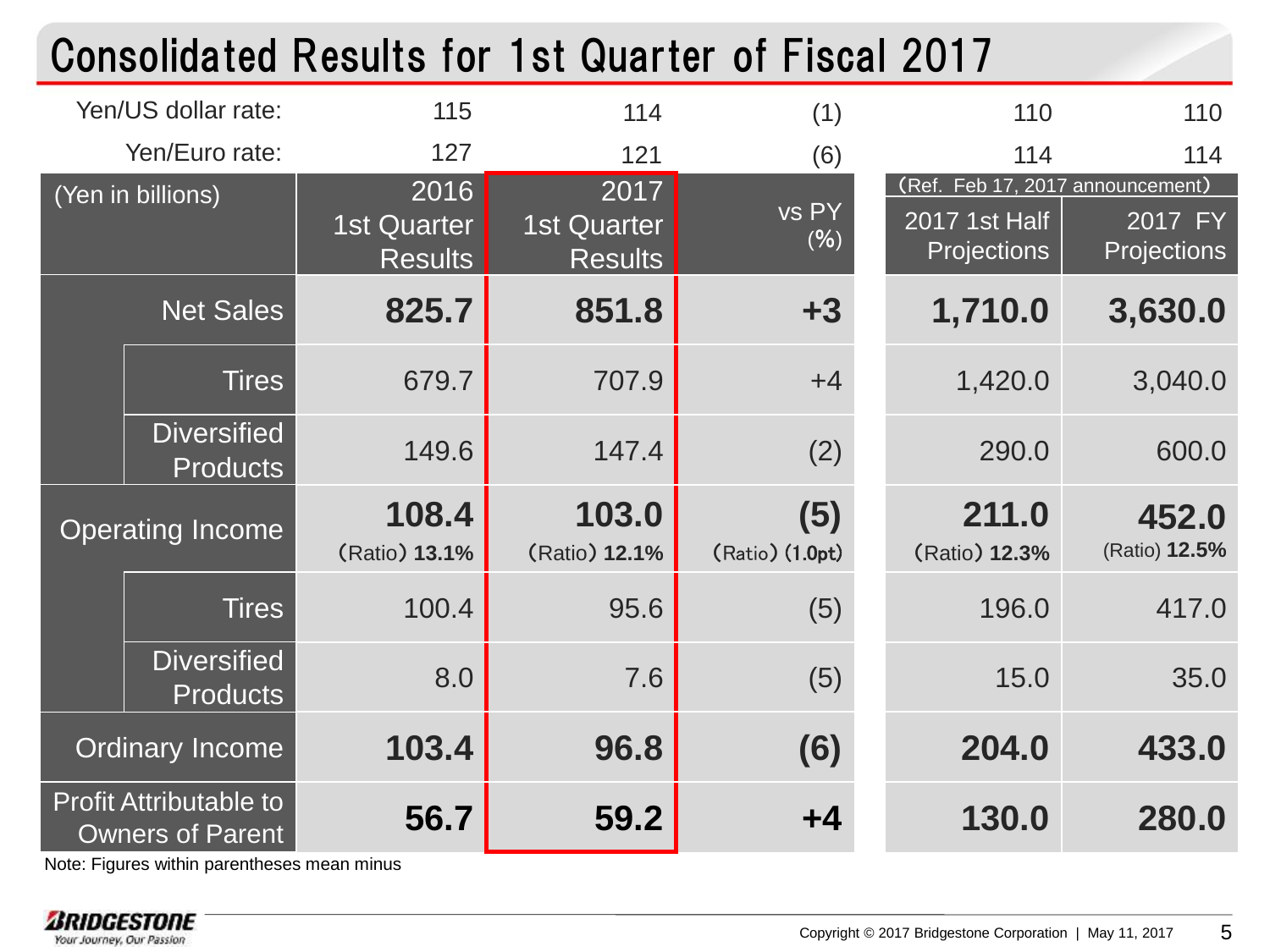### Analysis of Consolidated Operating Income for 1st Quarter of Fiscal 2017





Note: Figures within parentheses mean minus

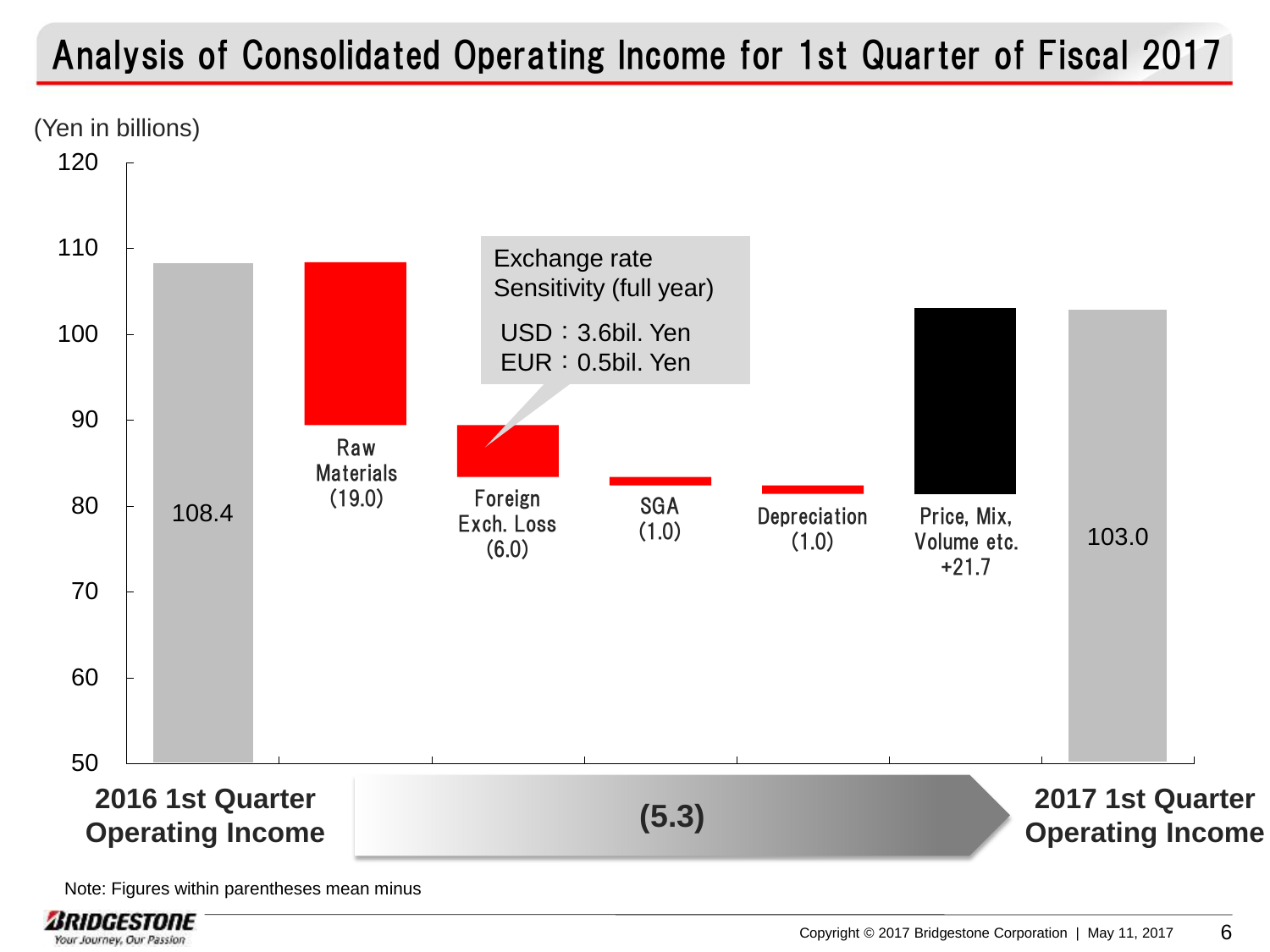### Financial Results for 1st Quarter of Fiscal 2017 : Geographic Segments

| (Yen in billions)                       | 2016<br><b>1st Quarter</b><br><b>Results</b> | 2017<br><b>1st Quarter</b><br><b>Results</b> | vs PY<br>(%) |
|-----------------------------------------|----------------------------------------------|----------------------------------------------|--------------|
| Japan                                   | 260.4                                        | 256.2                                        | (2)          |
| <b>The Americas</b>                     | 409.5                                        | 416.5                                        | $+2$         |
| EMEA*                                   | 121.6                                        | 134.5                                        | $N/A^*$      |
| China, Asia Pacific*                    | 154.9                                        | 158.0                                        | $N/A^*$      |
| Consolidated<br><b>Net Sales</b>        | 825.7                                        | 851.8                                        | $+3$         |
| Japan                                   | 34.8                                         | 33.0                                         | (5)          |
| <b>The Americas</b>                     | 45.8                                         | 46.0                                         | $+1$         |
| EMEA*                                   | 8.4                                          | 4.9                                          | $N/A^*$      |
| China, Asia Pacific*                    | 15.4                                         | 20.3                                         | $N/A^*$      |
| Consolidated<br><b>Operating Income</b> | 108.4                                        | 103.0                                        | (5)          |

\* At the beginning of fiscal year 2017, "Russia" formerly included in the "Other regions" segment was transferred to the "EMEA" segment as the result of the restructuring of the tire business SBUs.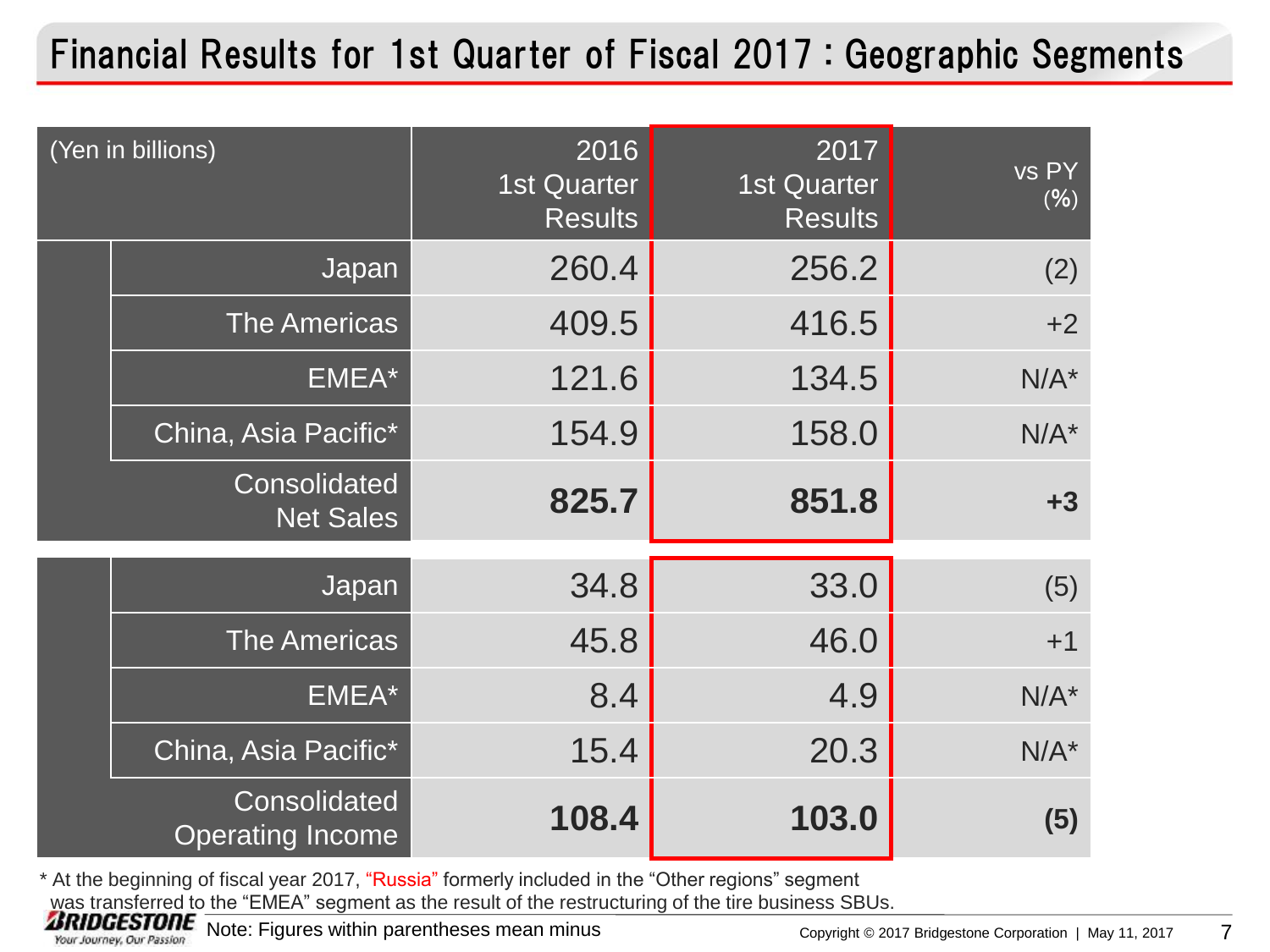

# 2. Consolidated Projections for 1st Half of Fiscal 2017

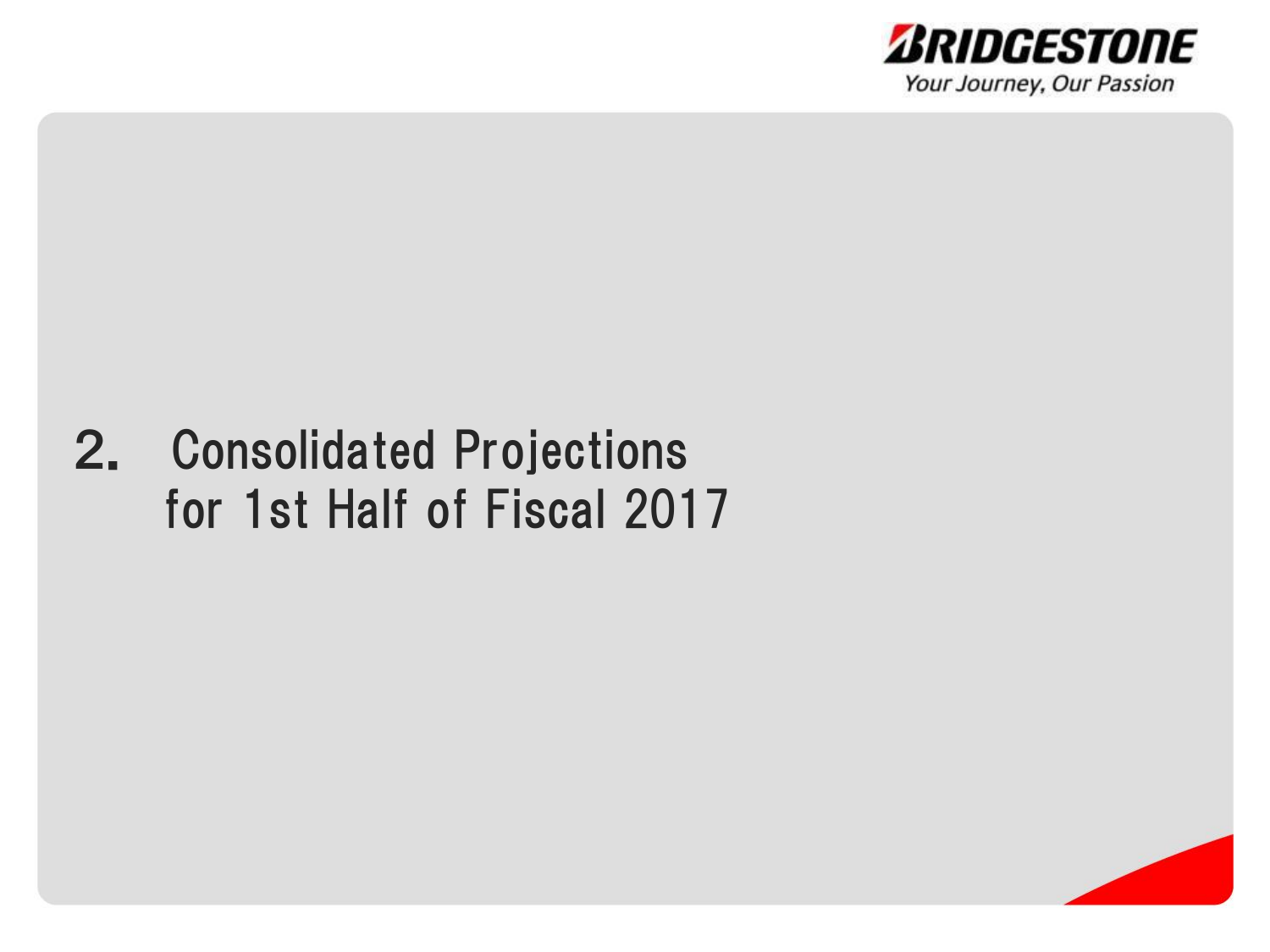## Forecast of Business Environment Surrounding Bridgestone Group

#### **Estimated Tire Demand ← Currency Exchange**

TireDemandfor20171stHalf:**Original Equipment** (VS PY) \*1

|               | <b>Passenger</b><br><b>Radial Tires</b> | <b>Truck and Bus</b><br><b>Radial Tires</b> |
|---------------|-----------------------------------------|---------------------------------------------|
| Japan         | 107%                                    | 101%                                        |
| N. America    | 96%                                     | 88%                                         |
| <b>Europe</b> | 98%                                     | 98%                                         |

| Yen)             |                    |                    |                     |                       |                                               |
|------------------|--------------------|--------------------|---------------------|-----------------------|-----------------------------------------------|
|                  | 2016               |                    | 2017                | (Ref. Feb 17,<br>2017 |                                               |
|                  | 1st<br><b>Half</b> | 2nd<br><b>Half</b> | <b>Full</b><br>Year | 1st<br><b>Half</b>    | announcement)<br>2017 1st Half<br>Projections |
| <b>US Dollar</b> | 111                | 106                | 109                 | 111                   | 110                                           |
| Euro             | 124                | 116                | 120                 | 116                   | 114                                           |

TireDemandfor20171stHalf:**Replacement** (VS PY) \*1

|               | Passenger<br><b>Radial Tires</b> | <b>Truck and Bus</b><br><b>Radial Tires</b> |
|---------------|----------------------------------|---------------------------------------------|
| Japan         | 102%                             | 112%                                        |
| N. America    | 103%                             | 103%                                        |
| <b>Europe</b> | 103%                             | 107%                                        |

\*1: The numbers of demand are estimated by Bridgestone Corporation

#### **Raw Materials**



\*2 Source: Singapore Commodity Exchange Limited

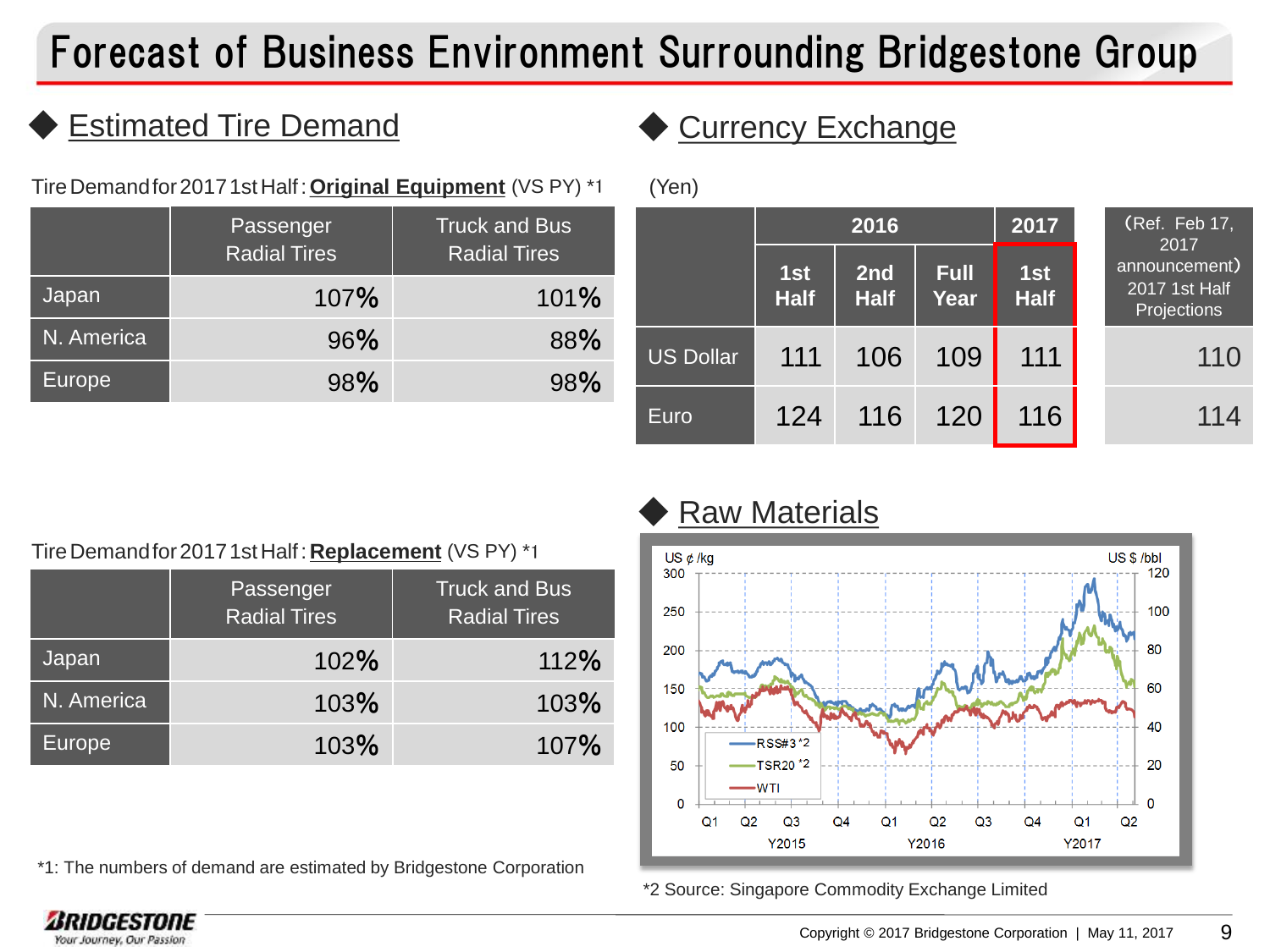# **Highlights**

|                                                    | <b>1st Quarter Actual</b>                                                                                                                       | <b>1st Half Forecast</b>                                                                                   |  |
|----------------------------------------------------|-------------------------------------------------------------------------------------------------------------------------------------------------|------------------------------------------------------------------------------------------------------------|--|
|                                                    |                                                                                                                                                 | ("projection"; released at Feb. 17th)                                                                      |  |
| Currency<br>Exchange"FX"                           | -Stronger Japanese yen than PY<br>Q1; 1USD=114yen, 1EUR=121yen                                                                                  | -Stronger yen vs projection in Q2<br>Q2; 1USD=108yen, 1EUR=112yen<br>1H; 1USD=111yen, 1EUR=116yen          |  |
| <b>Tire sales</b><br>volume                        | - Increased from PY in PSR, TBR,<br>Ultra-large/Large ORR                                                                                       | - In line with projection in PSR and TBR<br>-Higher than projection in Ultra-large and Large<br><b>ORR</b> |  |
| <b>Selling Price</b><br>/Raw Material              | Raising selling prices to recover from higher raw material costs,<br>but "Price vs Raw Material" expected to be negative due to time gap in 1H. |                                                                                                            |  |
| <b>Consolidated</b><br><b>Financial</b><br>Results | -Operating income exc. FX:<br>Same level as PY<br>-Raw material costs up offset by<br>Sales volume increase and Cost<br>improvement             | - Unchanged from Feb. Projection;<br>Net sales; higher vs PY,<br>OP exc. FX; same level as PY"             |  |